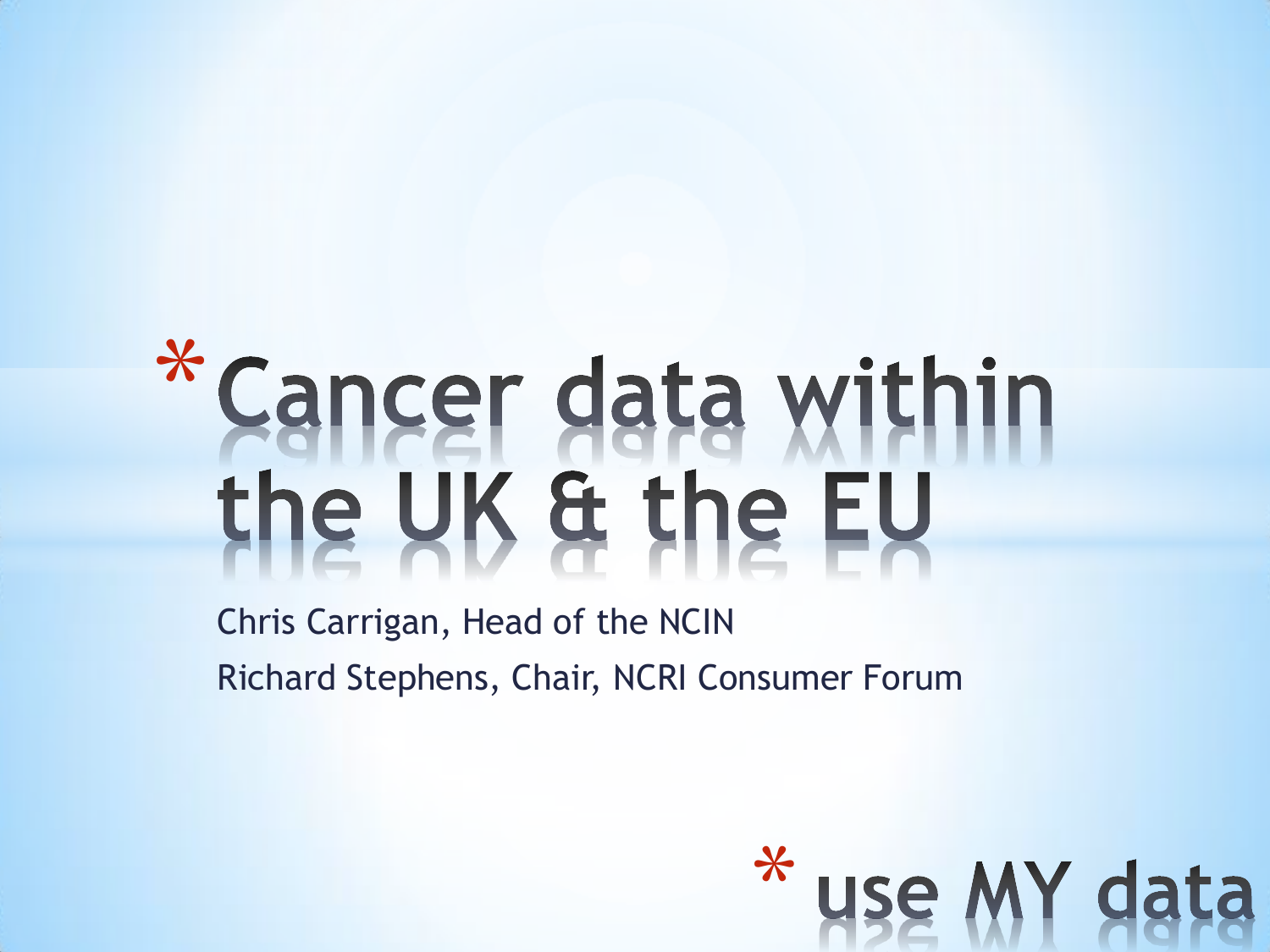

#### Chris Carrigan

#### Head, National Cancer Intelligence Network Public Health England

Data Workshop 11<sup>th</sup> February 2016

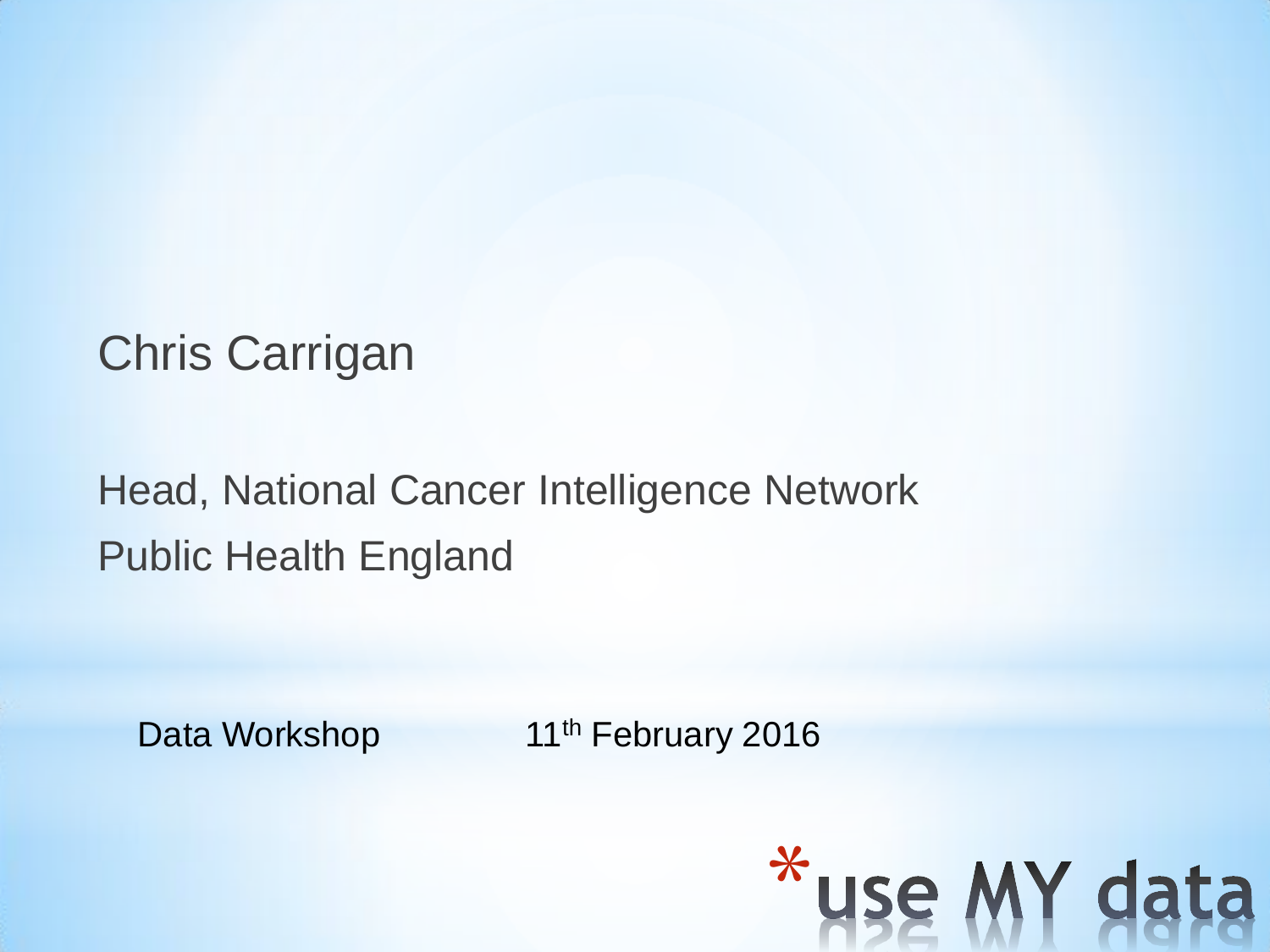## \* A reflection on this morning

- \*When its used, cancer data can show variation, and be used to change behaviour and outcomes
- \*It also exposes what has been previously hidden (e.g. CUP)
- \*When its not available (Katherine's 3 hospitals), you just can't tell…..
- \*Data/Information only has an effect when the right people have it

\*

use MY dat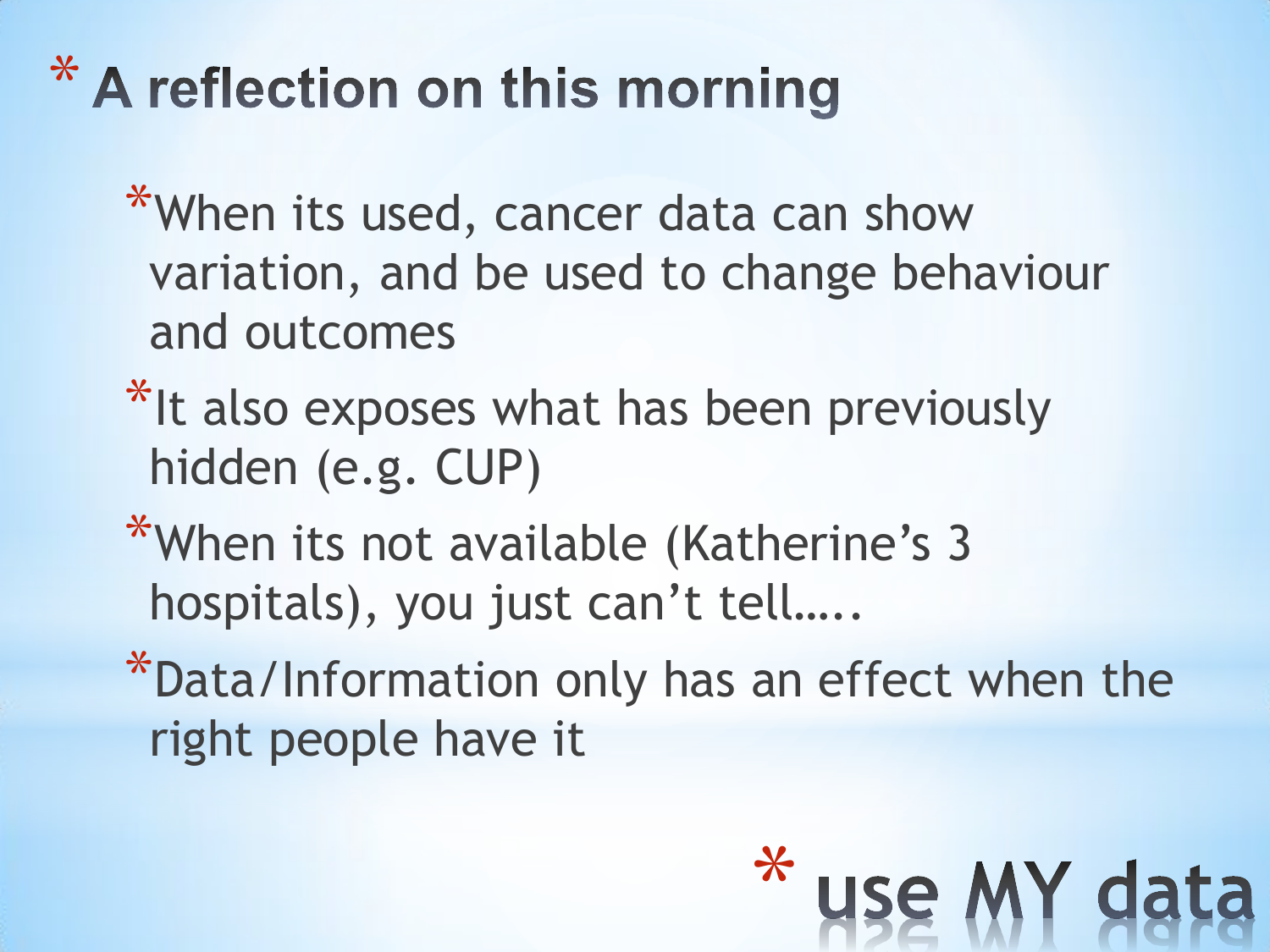## \* A reflection on this morning

\*This probably doesn't help you, but it has helped others

- \*We can (within reason) count how many have of these others benefited…
- \*My simplistic view:
	- \*More data  $\rightarrow$  better analysis  $\rightarrow$  more lives saved
	- \*Less data  $\rightarrow$  poorer analysis  $\rightarrow$  fewer lives saved

\*

use MY dat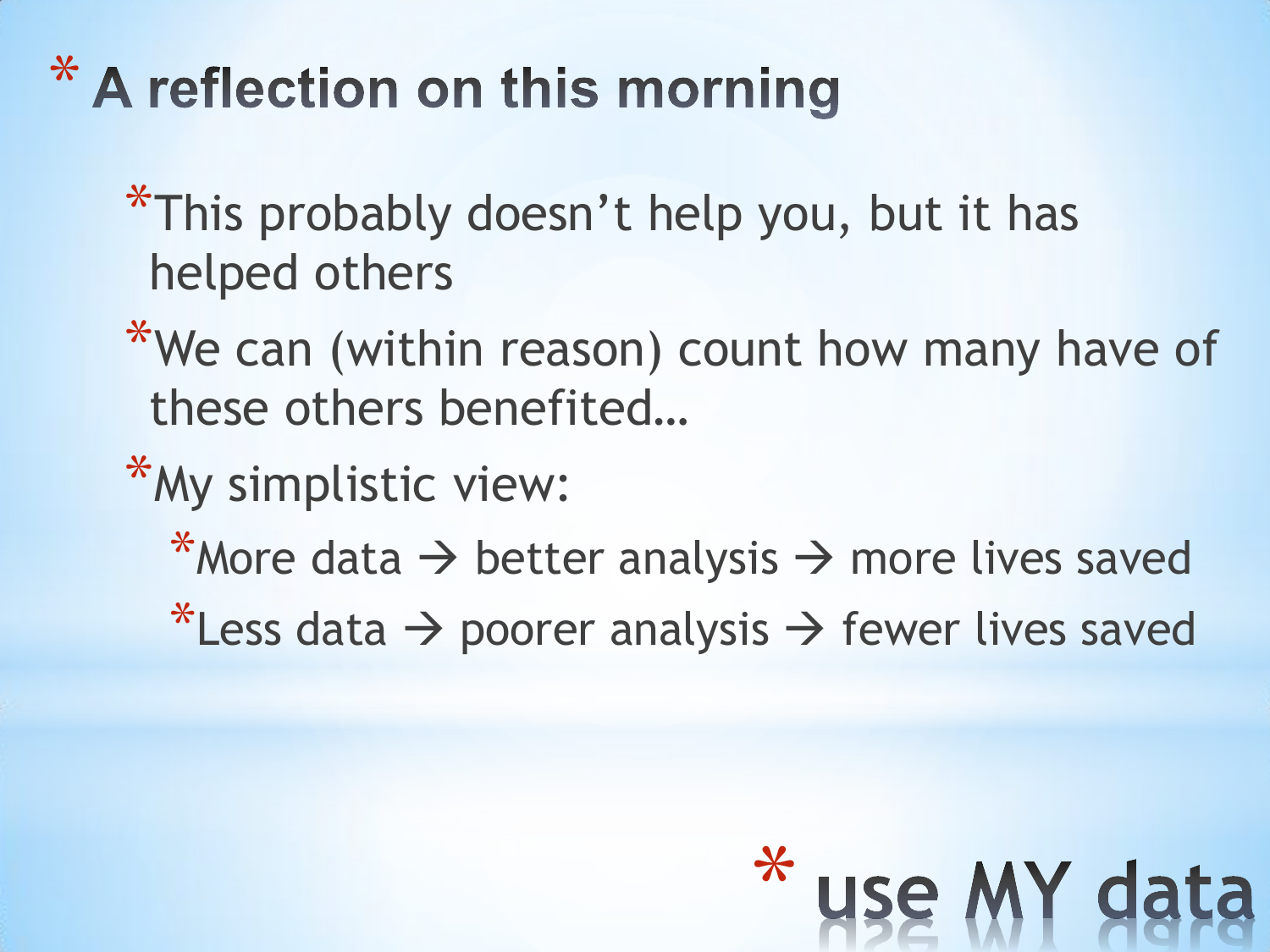### \* And a reminder...

- \*Everything on this agenda has been requested by patients following previous workshops
- \*We previously covered lots of sessions on the risks, so this afternoon looks at risks again, but also about what we can do to mitigate these risks

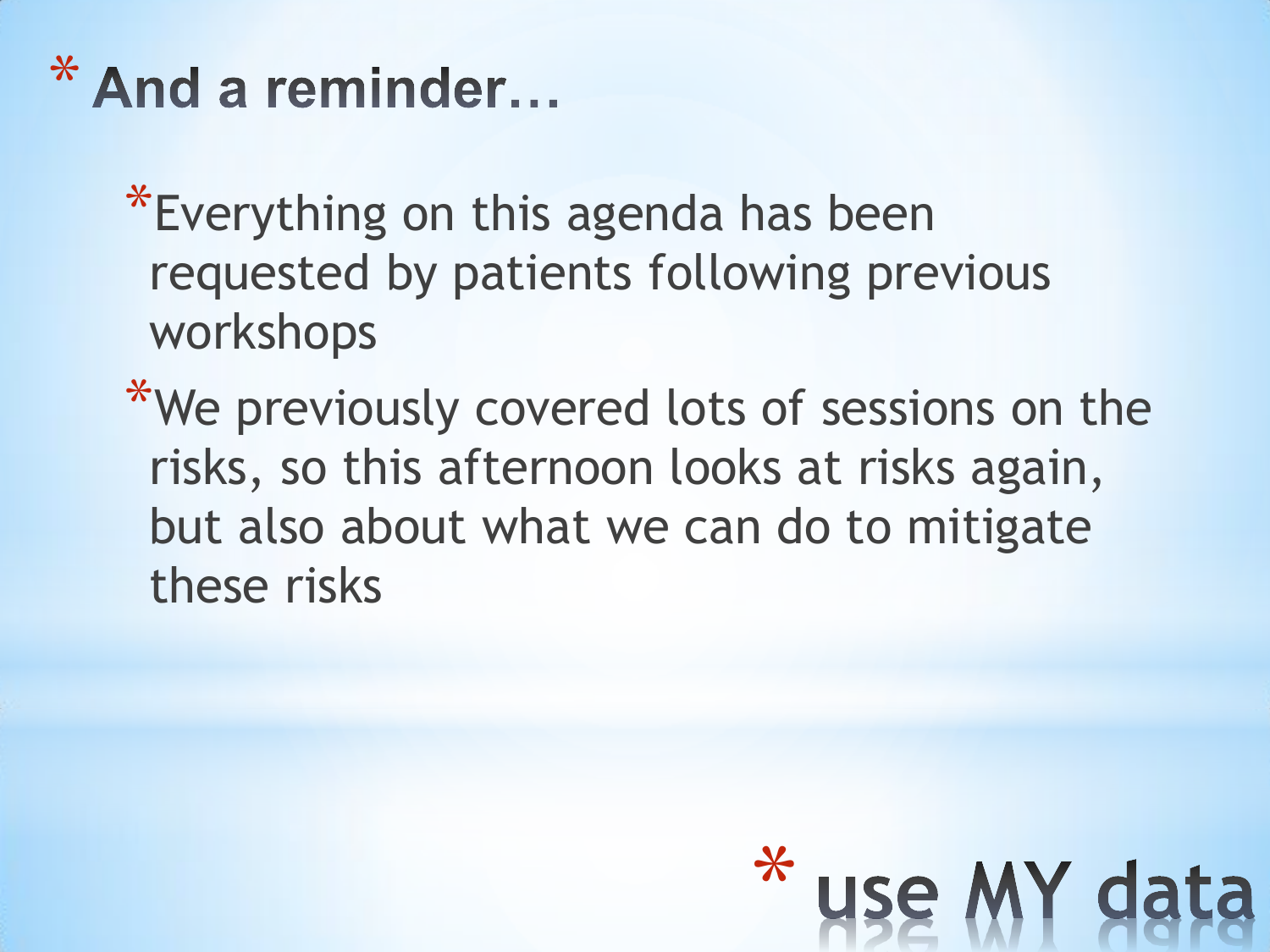\* Some questions......

\*How many people have heard about cancer registration?

- \*About 2/3 of this room are patients. How many of you were told about cancer registration, during your treatment or care?
- \*For those that were, were you asked if you were ok about it?
- \*If you had been asked, would you have felt capable of making a decision?
- \*Different question. Have you heard of care.data? \*Did you opt out? How did your GP advise you?

\*

use MY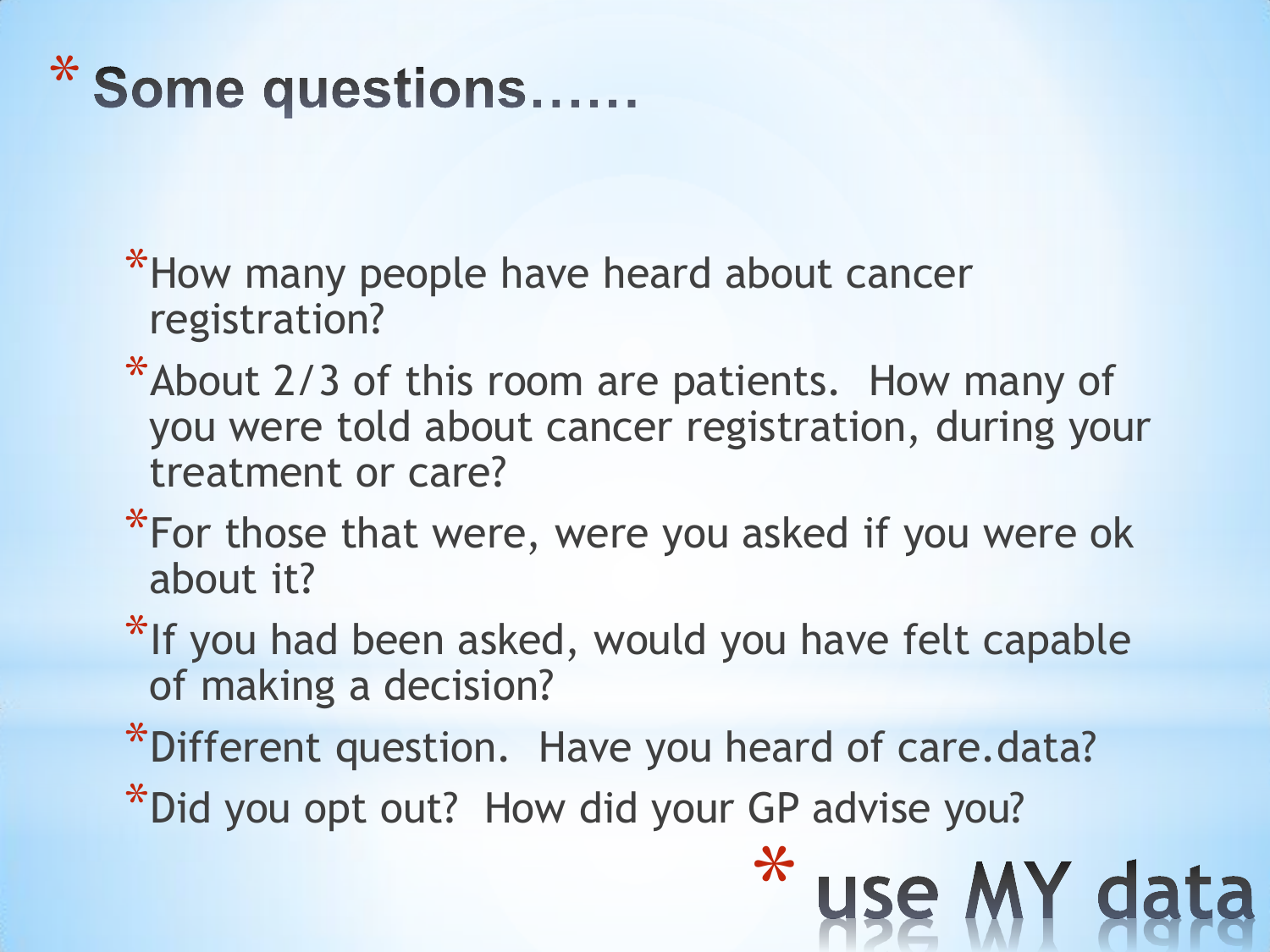### \* Overview of approaches from all four devolved nations

\*Overview of approaches from all four devolved nations

 $\star$ 

use MY dat

\*England

\*Wales

\*Scotland

\*Northern Ireland

\*Current developments

\*Frequently asked questions